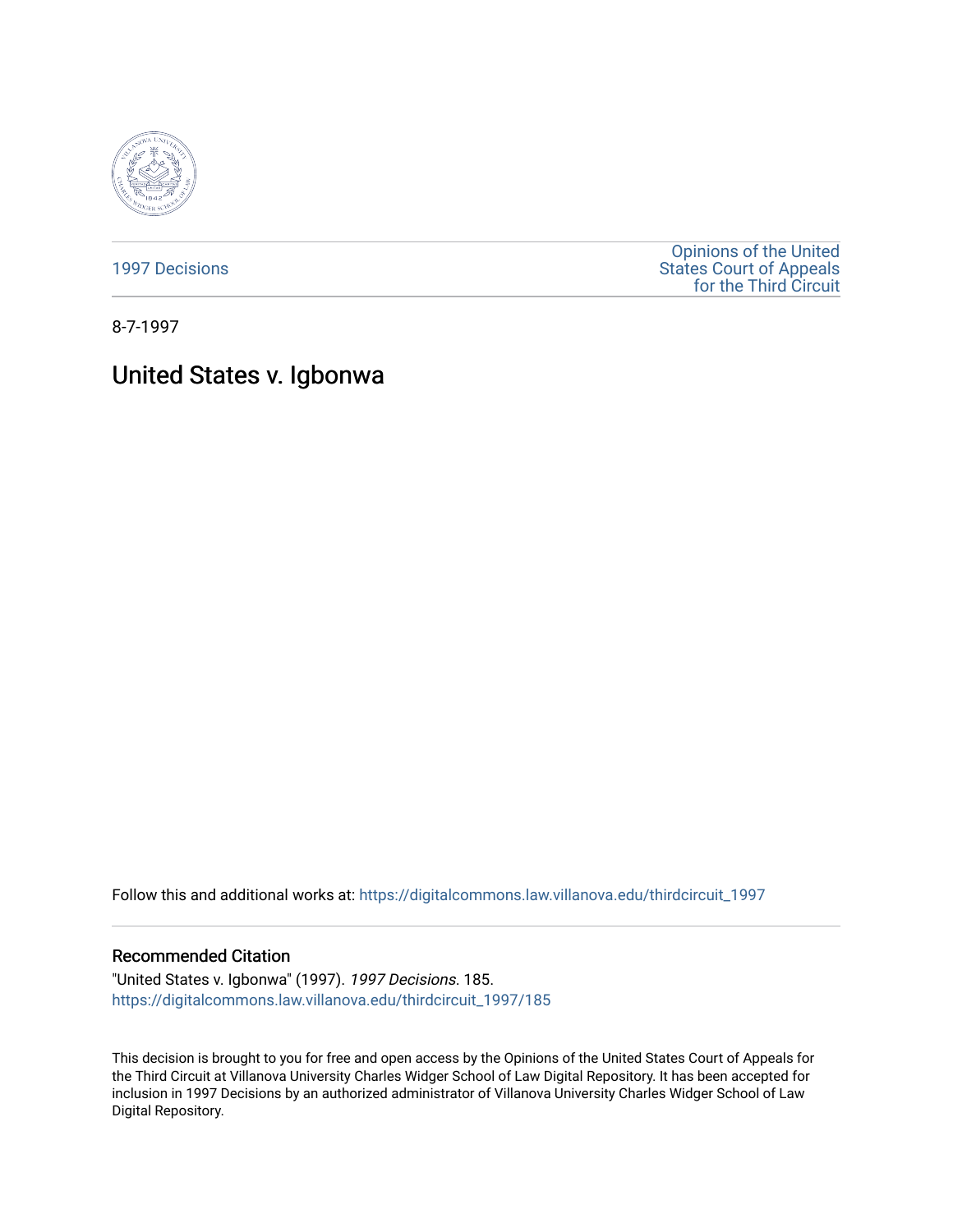```
iled August 7, 1997 
UNITED STATES COURT OF APPEALS 
FOR THE THIRD CIRCUIT 
No. 96-1848 / 97-1054 
UNITED STATES OF AMERICA, 
Appellant No. 96-1848 
v. 
FRANKLIN UZO IGBONWA 
a/k/a Franklin Uzowa 
a/k/a Francis Igwe 
a/k/a Laz Igbonwa 
UNITED STATES OF AMERICA, 
v. 
FRANKLIN UZO IGBONWA 
a/k/a Franklin Uzowa 
a/k/a Francis Igwe 
a/k/a Laz Igbonwa 
Franklin Igbonwa, 
Appellant No. 97-1054 
On Appeal from the United States District Court 
for the Eastern District of Pennsylvania 
D.C. No.: 90-cr-00375 
Argued April 17, 1997 
Before: GREENBERG, ALITO, and ROSENN, 
Circuit Judges. 
(Opinion Filed August 7, 1997)
```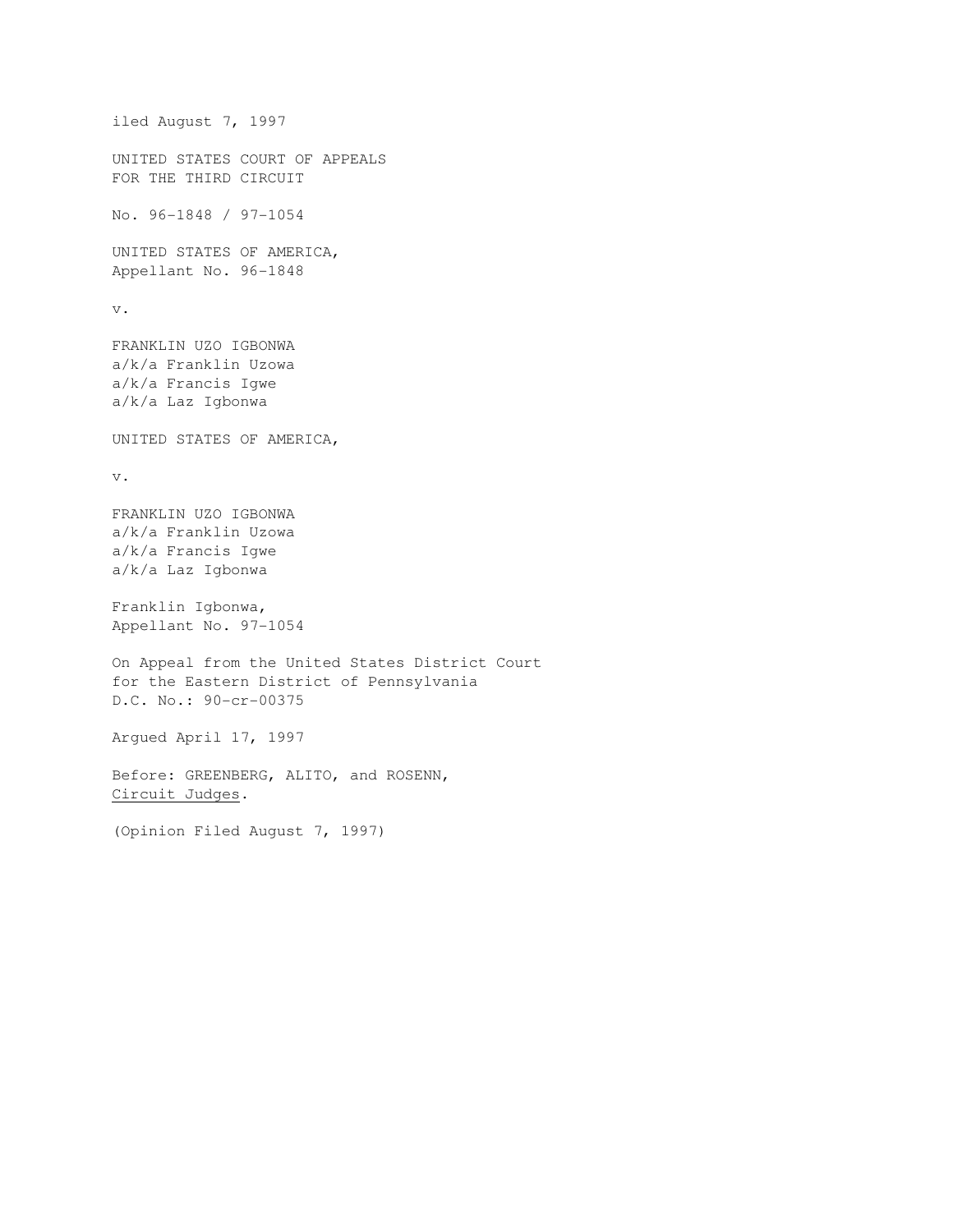Michael R. Stiles, United States Attorney, Eastern District of Pennsylvania Walter S. Batty, Jr., Assistant United States Attorney, Chief of Appeals Mark J. Ehlers, Assistant United States Attorney 615 Chestnut Street, Suite 1250 Philadelphia, PA 19606

Frank W. Hunger, Assistant Attorney General, Civil Division Francesco Isgro, Senior Litigation Counsel, Office of Immigration Litigation Karen Ann Hunold (argued), Office of Immigration Litigation, Civil Division, United States Department of Justice P.O. Box 878, Ben Franklin Station Washington, D.C. 20044 Counsel for Appellant/Cross-Appellee

R. David Walk, Jr. (argued) Hoyle, Morris, & Kerr One Liberty Place, Suite 4900 1650 Market Street Philadelphia, PA 19103 Counsel for Appellee/Cross-Appellant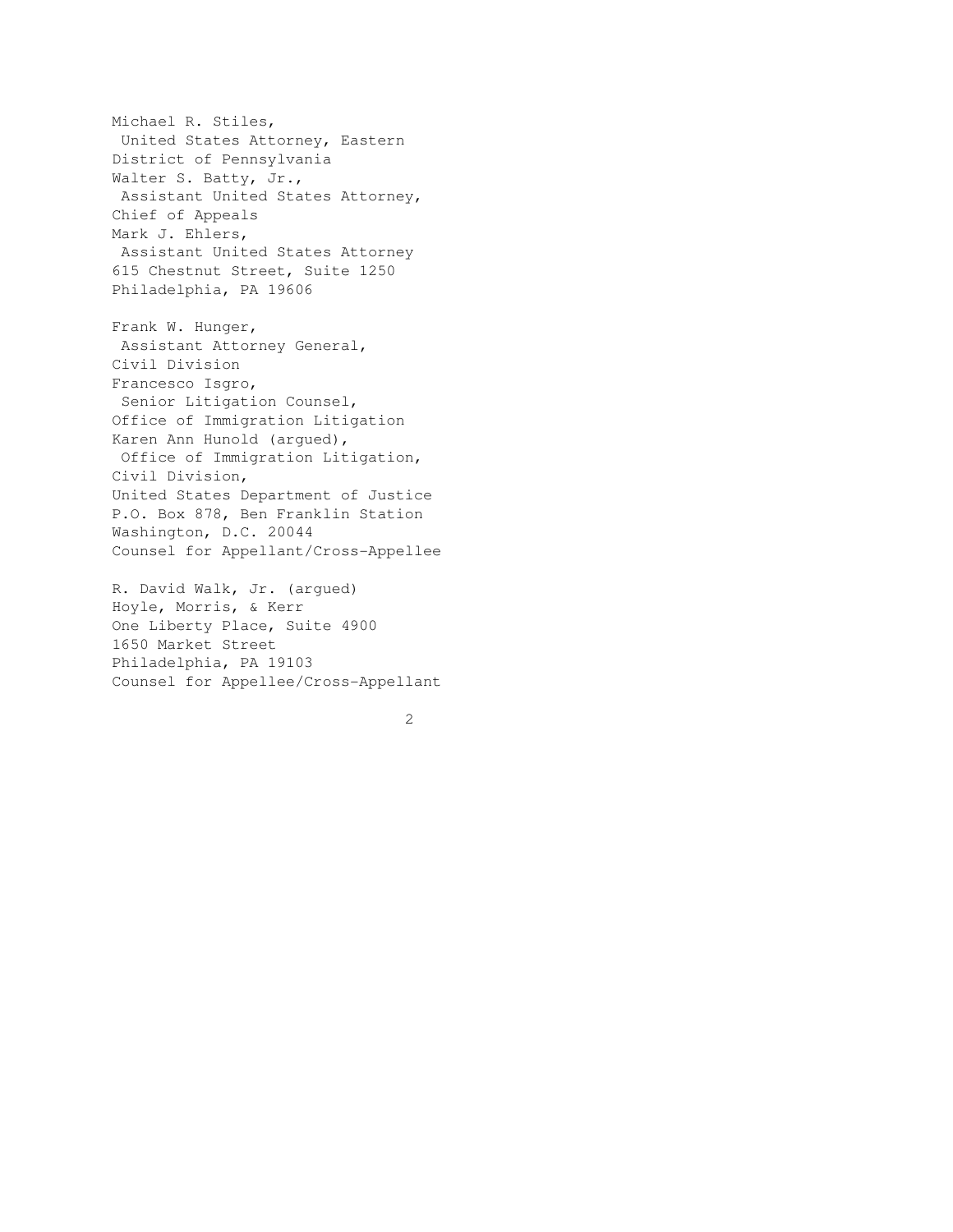## **OPINION OF THE COURT**

#### ROSENN, Circuit Judge.

This appeal stems from an unusual order of the United States District Court for the Eastern District of Pennsylvania, directing the "United States of America [to] take steps to prevent [Franklin Uzo Igbonwa's] deportation to Nigeria." Igbonwa, a Nigerian citizen who initially entered the United States in 1986 as a non-immigrant visitor for pleasure, was indicted by a federal grand jury and convicted in 1990 for drug violations. In a habeas corpus proceeding brought by Igbonwa in 1996, the district court found that despite a written plea agreement which made no reference whatsoever to his deportation, the Assistant United States Attorney (AUSA) orally promised, as part of the plea bargain, that Igbonwa would not be deported. The court directed that the United States take measures to prevent Igbonwa's deportation. The Government timely appealed. We reverse the order prohibiting deportation, but affirm the district court's denial of the defendant's motion for release on his own recognizance pending this appeal.

I.

Franklin Uzo Igbonwa is a Nigerian citizen who entered the United States in 1986 as a "non-immigrant visitor for pleasure." Immigration & Naturalization Service (INS) adjusted Igbonwa's status to that of conditional permanent resident in 1987 following his marriage to a United States citizen. In 1989, Igbonwa petitioned to remove the conditional element of his immigration status. INS denied his petition on November 29, 1989, when the agency determined that his marriage was a sham marriage entered into solely for the purpose of securing Igbonwa permanent resident status. INS began proceedings to terminate his conditional permanent resident status in 1990, but these proceedings were administratively halted on March 8, 1990, due to Igbonwa's incarceration on narcotics offenses.

In 1990, a federal grand jury indicted Igbonwa in the Eastern District of Pennsylvania on two counts of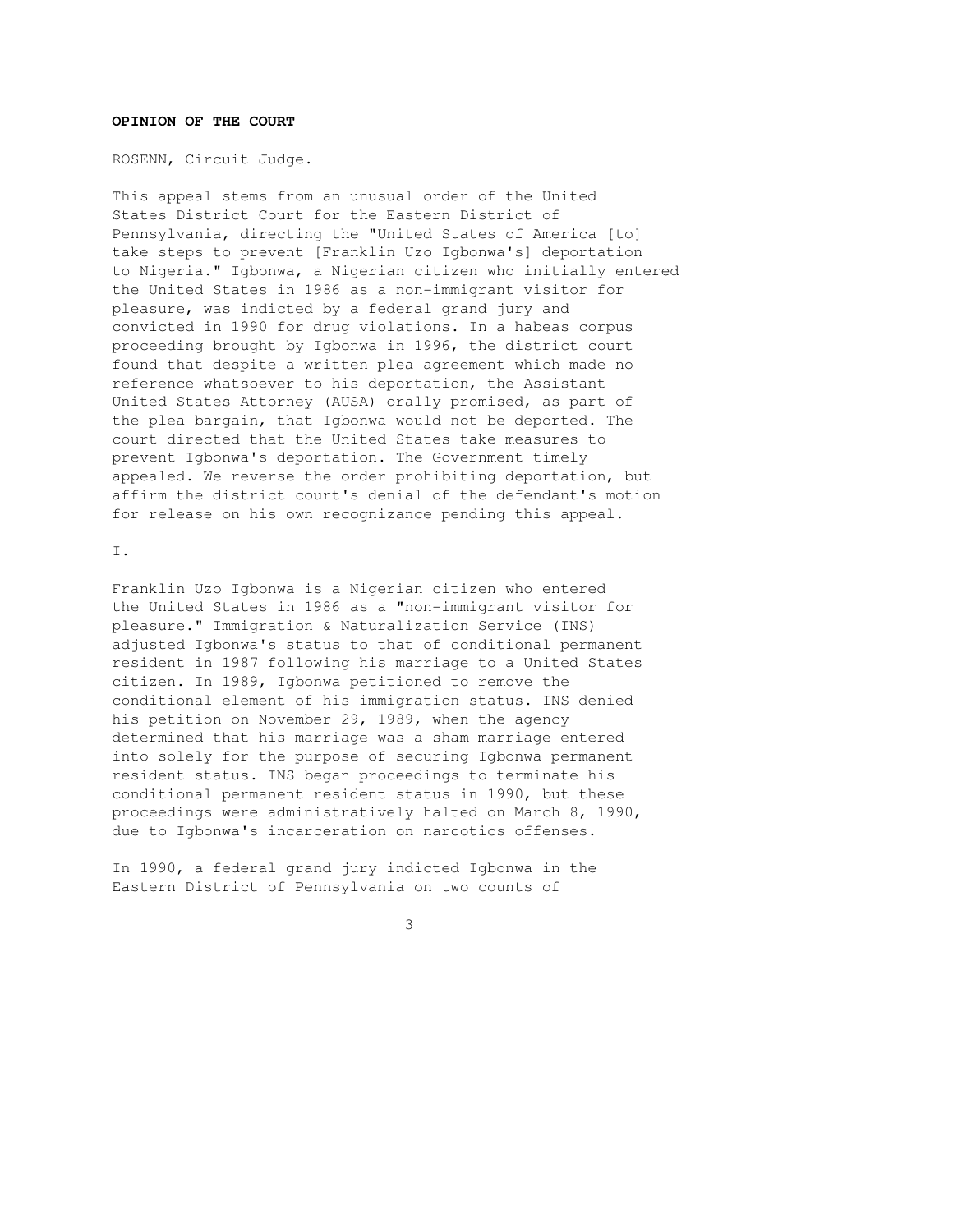possession with intent to distribute heroin, in violation of 21 U.S.C. § 841(a)(1). He negotiated a plea agreement with the United States Attorney's Office in Philadelphia. The agreement stated that Igbonwa would plead guilty to the two counts of the indictment and cooperate with the Government in future criminal investigations, in exchange for which the Government would file a motion recommending a downward departure under 18 U.S.C. § 3553(e) and United States Sentencing Guideline § 5K1.1 if it deemed Igbonwa's cooperation satisfactory. The plea agreement further provided that "no additional promises, agreements or conditions have been entered into other than those set forth in this document and that none will be entered into unless in writing and signed by all parties." The plea agreement made no references relating to deportation.

In accordance with the plea agreement, Igbonwa pled guilty on November 20, 1990. During his plea colloquy, Igbonwa averred that no additional representations or promises had been made and that he had not been induced to enter into the plea agreement by any promises beyond those in the written agreement. The court sentenced Igbonwa to nine years in prison on each count, the two sentences to run concurrently, and ten years of supervised release.1 In 1994, the Governmentfiled a Rule 35(b) motion recommending a reduction in Igbonwa's prison sentence for his cooperation and testimony in a criminal investigation conducted in the District of Maryland. The district court granted the motion and reduced Igbonwa's imprisonment by three years.

On August 5, 1993, INS began an investigation to determine whether Igbonwa was subject to deportation and served a detainer notice on the warden of the prison where Igbonwa was incarcerated. In August of 1995, INS initiated

1. At the time of his arrest, Igbonwa had previously been convicted in the Eastern District of Pennsylvania of conspiracy to commit offenses against the United States, false statements, and false use of a social security number. This previous conviction was relied upon in determining Igbonwa's criminal history for purposes of sentencing under the United States Sentencing Guidelines but is not a deportable offense under 8 U.S.C. § 1251.

4

 $\overline{\phantom{a}}$  , and the contribution of the contribution of the contribution of the contribution of the contribution of the contribution of the contribution of the contribution of the contribution of the contribution of the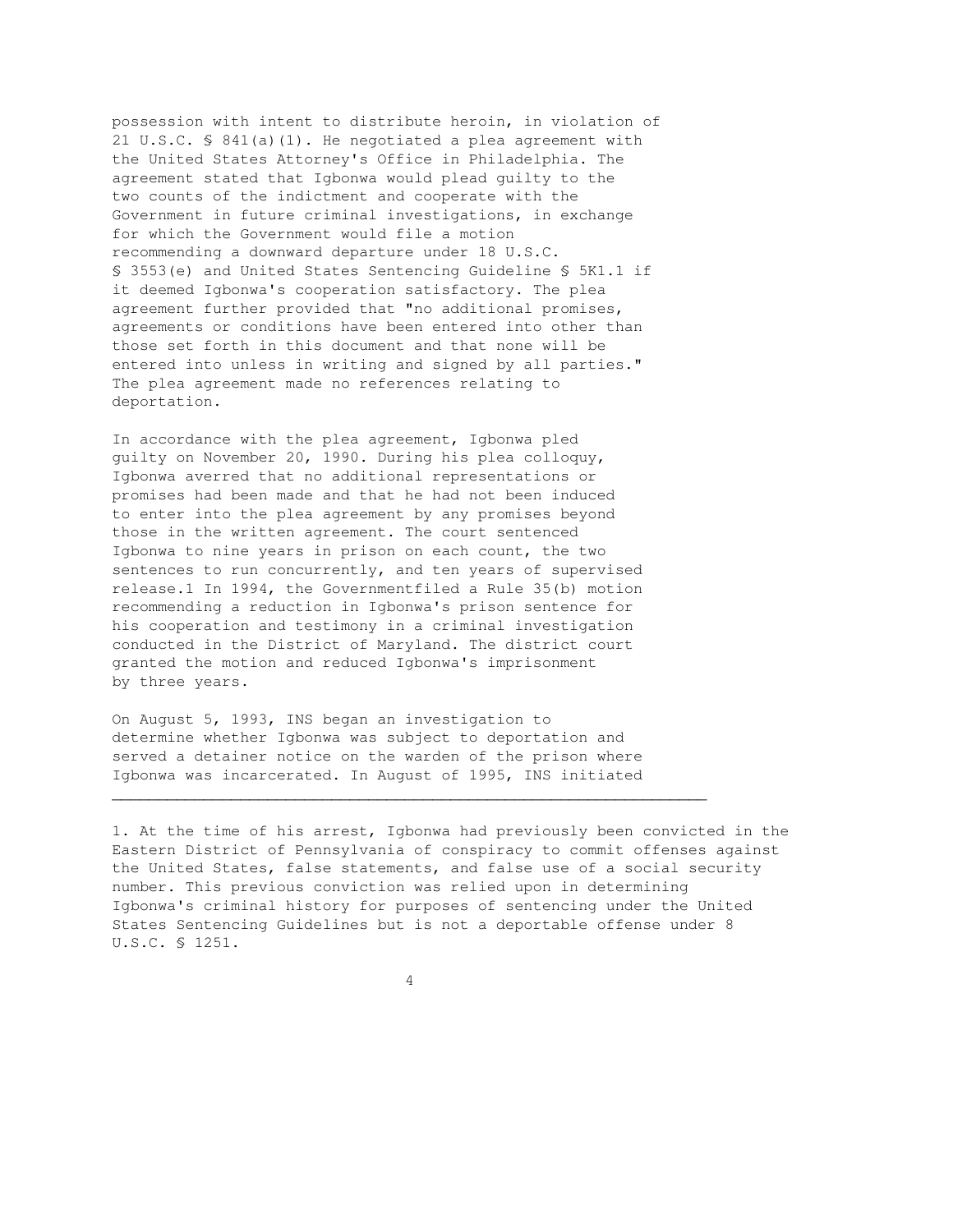deportation hearings against Igbonwa, and an immigration judge issued an order of deportation on October 5, 1995. Igbonwa finished serving his criminal sentence in December, 1995, and has remained in prison pending his deportation pursuant to the INS detainer notice.

In February, 1996, Igbonwa filed a motion in the district court for return of seized property, and at this time raised the issue of a promise allegedly made by AUSA Ronald Jarvis during the course of the plea agreement negotiations. Igbonwa asserted that the AUSA promised him the Government would not deport him if he cooperated in other heroin trafficking investigations. Igbonwa further asserted that he relied on AUSA Jarvis' promise when he agreed to enter into the plea agreement. Igbonwa further stated that an INS agent, Jim Martinelli, attended one of these plea negotiations between Jarvis and Igbonwa and, according to Igbonwa, basically stated that if the Government agreed not to deport Igbonwa, then INS would concur in that decision.

After conducting hearings on the issue, the district court found that the promise had been made, that the promise was enforceable, and that it must be enforced. Thus, the district court granted Igbonwa's motion for specific performance of the plea agreement entered into between the two parties and directed that the "United States of America shall take steps to prevent the defendant's deportation to Nigeria." The United States appealed from that order. Igbonwa filed a cross-appeal from the January 15, 1997 order of the district court denying his motion to be released on his own recognizance pending resolution of the deportation proceedings.

II.

A.

As a threshold matter, the Government contends that this court has no jurisdiction to hear this appeal and that the district court had no power to hear Igbonwa's motion in light of recent legislation designed to restrict the habeas corpus rights of an alien subject to an order of deportation. Congress, in accordance with its broad powers in matters of

 $\sim$  5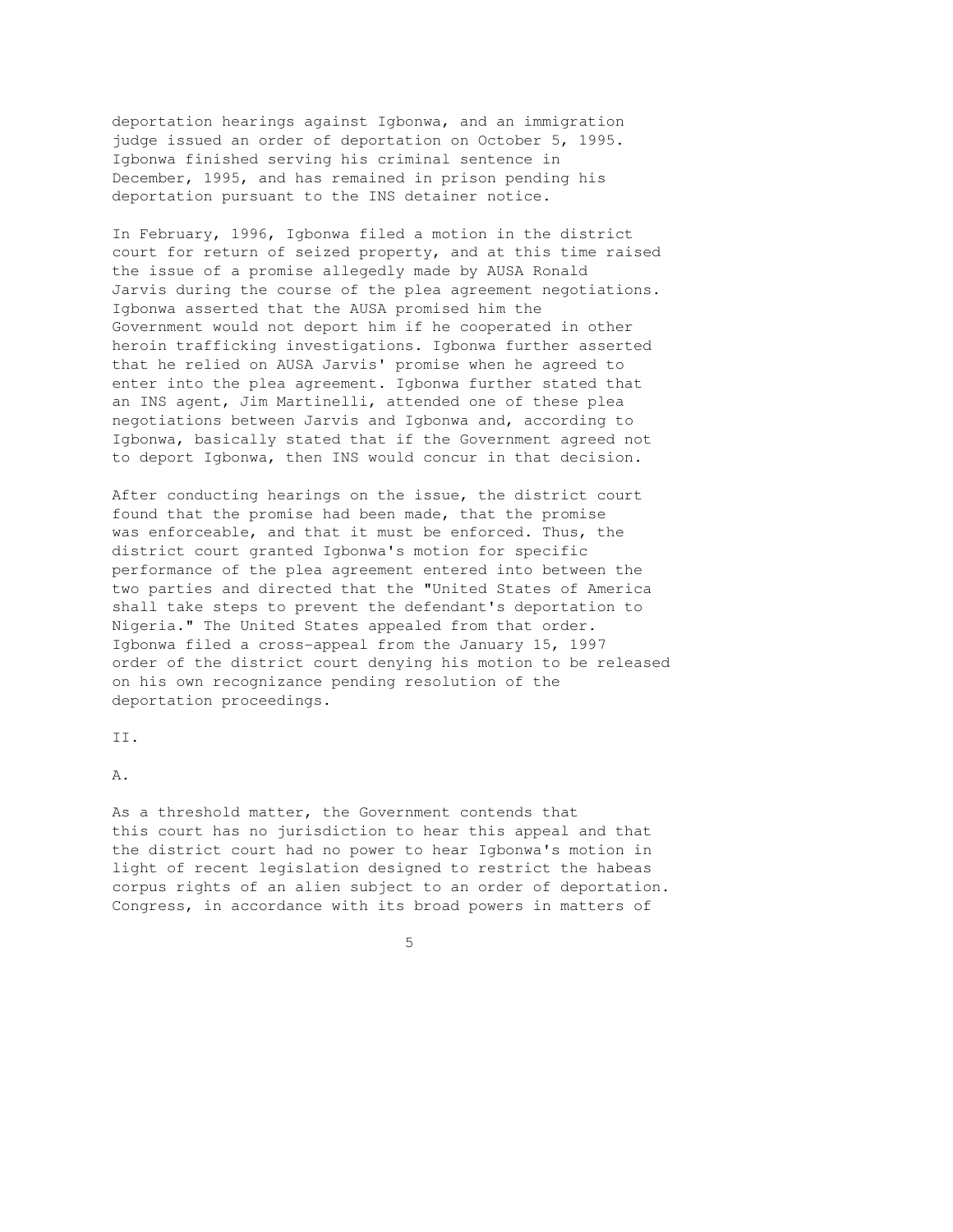immigration, limited the right of judicial review of deportation orders by passing the Illegal Immigration Reform and Immigrant Responsibility Act ("IIRIRA"), P.L. 104-208, 110 Stat. 3009 (1996). The IIRIRA, which became effective on April 1, 1997, states:

Except as provided in this section and notwithstanding any other provision of law, no court shall have jurisdiction to hear any cause or claim by or on behalf of any alien arising from a decision or action by the Attorney General to commence proceedings, adjudicate cases, or execute removal orders against any alien under this Act.

IIRIRA,  $\$$  306(a) (to be codified at 8 U.S.C. $\$$  1252(q)). This provision applies "without limitation to claims arising from all past, pending, or future exclusion, deportation, or removal proceedings under such Act." IIRIRA,§ 306(c)(1). Courts reviewing this statute have determined that"the IIRIRA removed the jurisdiction of the [federal courts] to hear habeas claims under all other federal statutes." See Charan v. Schiltgen, No. C 96-3061 FMS, 1997 WL 135938, at \*3 (N.D. Cal. Mar. 18, 1997). Thus, the Government argues strenuously that this law abrogates the order of the district court and divests all federal courts, including this court, of current and future jurisdiction over Igbonwa's § 2255 motion.

In the alternative, the Government argues that the district court lacked subject-matter jurisdiction over Igbonwa's petition for habeas corpus relief because Igbonwa failed to exhaust his administrative remedies prior to the filing of this petition, as required by 8 U.S.C.§ 1105(a). The district court found that Igbonwa was not required to exhaust these remedies under Massieu v. Reno, 91 F.3d 416 (3d Cir. 1996), which permits judicial consideration of claims "that are not of the type intended to be reviewed under [the administrative scheme], especially if such claims could not otherwise receive meaningful review." Massieu, 91 F.3d at 422 (citing Thunder Basin Coal Co. v. Reich, 510 U.S. 200, 212 (1994)). These are claims which are"wholly collateral" to the administrative review process. Id. The Government argues that Igbonwa's challenge to the deportation order goes to the heart of the order-- the

 $\overline{6}$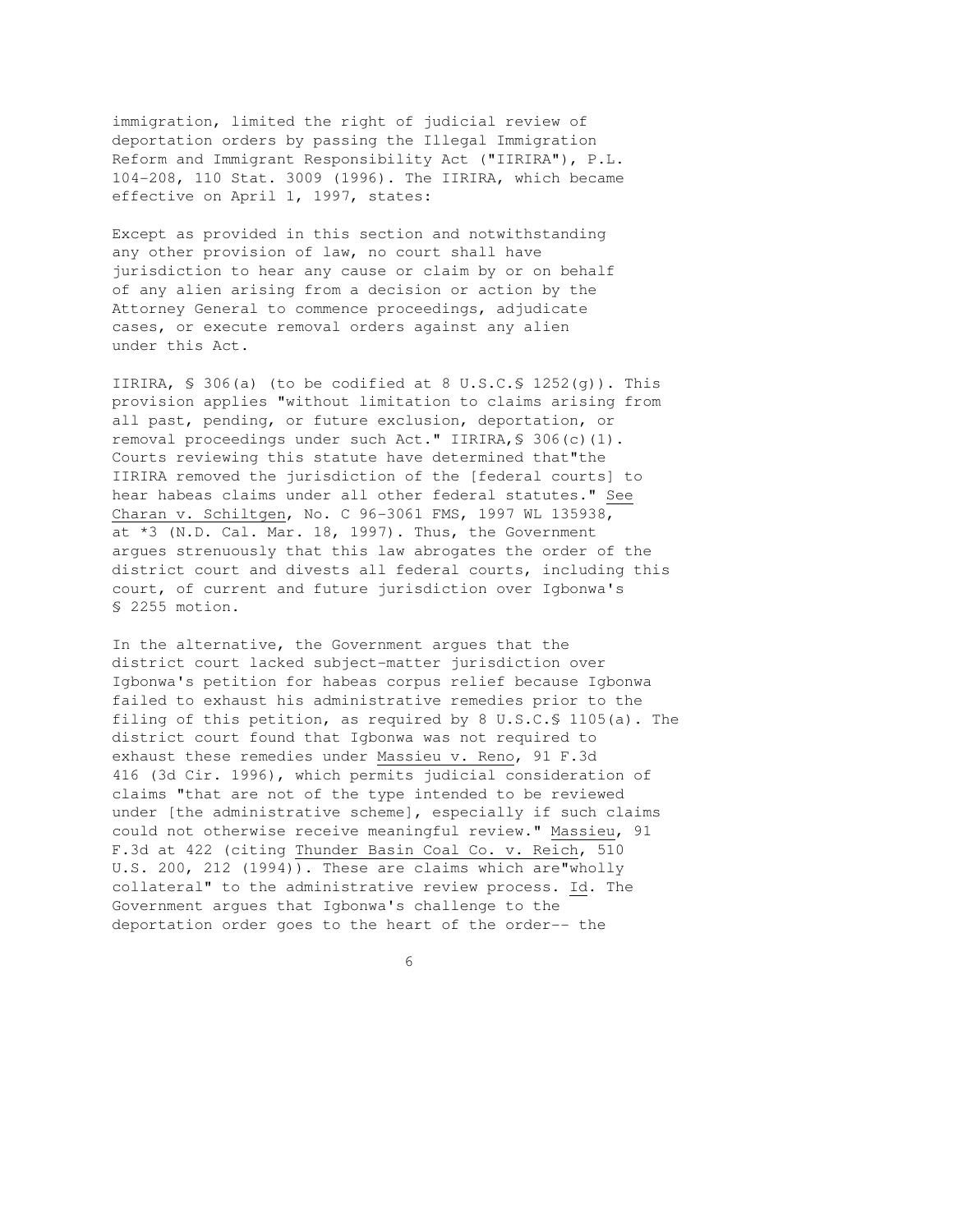authority of INS to issue this order -- and therefore this claim is not "wholly collateral" to administrative review. Thus, the Government asserts that the district court also lacked jurisdiction over Igbonwa's § 2255 motion because of his failure to exhaust all adminstrative remedies.

With due regard to the Government's argument, we need not resolve issues unnecessary to the disposition of this case. "[A] court need not reach difficult questions of jurisdiction when the case can be resolved on some other ground in favor of the same party." Georgine v. Amchem Products, Inc., 83 F.3d 610, 623 (3d Cir. 1996), aff 'd, 65 U.S.L.W. 4635 (June 25, 1997). In the present matter, we resolve the merits of the appeal in favor of the Government, who had raised the matter of jurisdiction. Therefore, we decline to address the jurisdictional issues raised by the Government in this case2 and proceed to an analysis of the district court's decision.

B.

A district court's factual findings are subject to the clearly erroneous standard of review. Fed. R. Civ. P. 52(a). Under this standard, a finding is "clearly erroneous when

 $\overline{\phantom{a}}$  , and the contribution of the contribution of the contribution of the contribution of the contribution of the contribution of the contribution of the contribution of the contribution of the contribution of the

2. This case presents an unusual circumstance because we reverse the district court's order pertaining to deportation. Usually when we decide the merits of an appeal without reaching a jurisdictional issue, we affirm the district court's order. See, e.g. , United States v. Eyer, 113 F.3d 470, 474-75 (3d Cir. 1997). Thus, it could be said that in assuming jurisdiction we are not acting in favor of the party to whose benefit the objection to jurisdicition would redound. Id. at 474. After all, if we dismissed the appeal we would benefit Igbonwa if the dismissal meant that the district court's order would stand.

The foregoing analysis, however, is inapplicable here because the Government certainly does not contend that we should dismiss the appeal but allow the district court's order to remain. Rather, it contends that the federal courts have no jurisdiction over this case, an argument which, if accepted, would result in the district court order being vacated. Clearly, it is not in Igbonwa's interest that we take that position. Thus, we cannot view the jurisdictional issue as being limited to appellate jurisdiction. Accordingly, viewing the challenge to jurisdiction to relate to both the district court and this court, we are acting in Igbonwa's interest by taking jurisdiction or, at worst, not prejudicing him.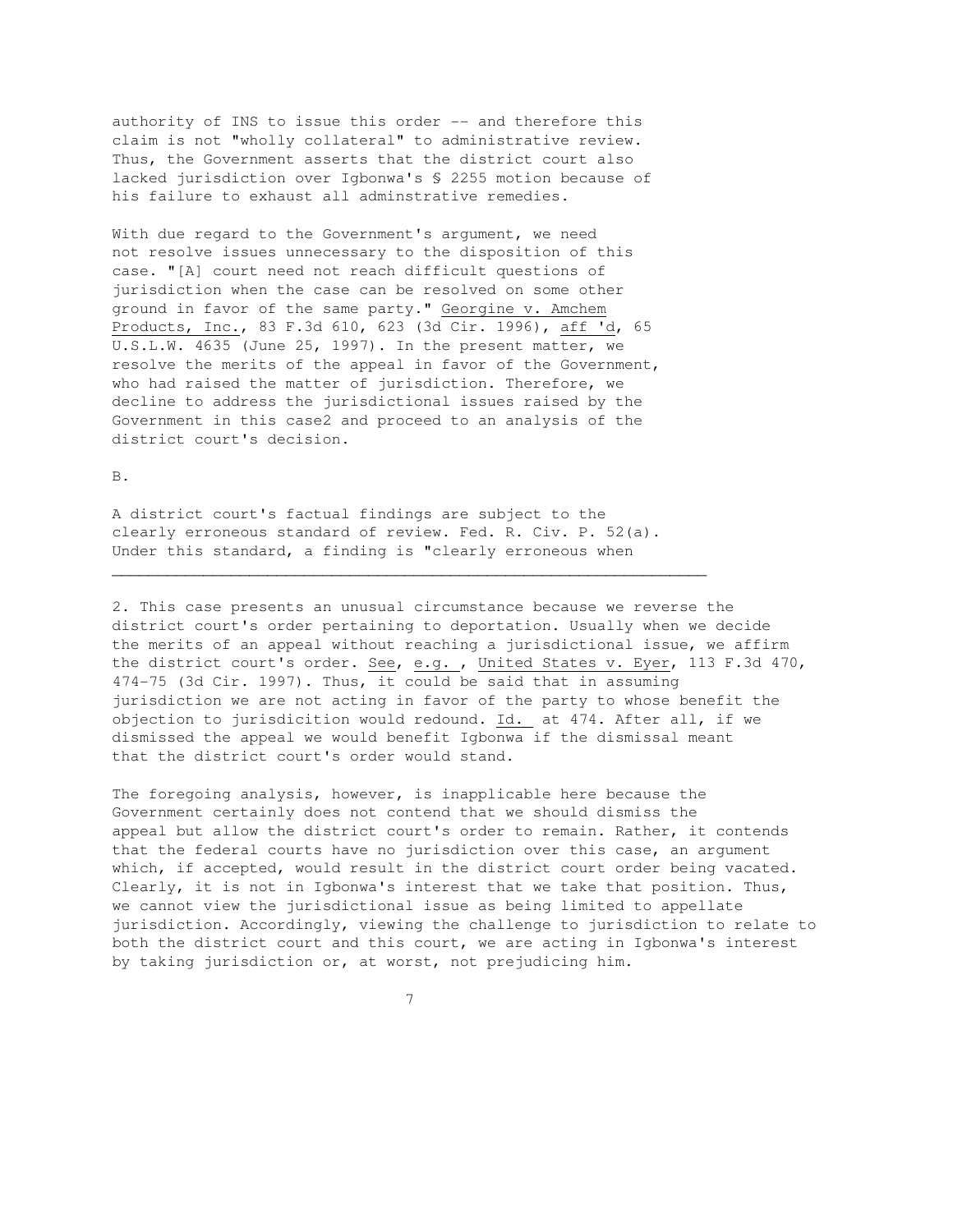`the reviewing court on the entire evidence is left with the definite and firm conviction that a mistake has been committed.' " United States v. Bogusz, 43 F.3d 82, 85 (3d Cir. 1994) (quoting United States v. United States Gypsum Co., 333 U.S. 364, 395 (1948)), cert. denied sub nom. O'Rourke v. United States, 115 S. Ct. 1812 (1995). This standard does not permit the reviewing court to conduct a de novo review of the evidence, but it does allow the court to consider whether there is enough evidence in the record to support the factual findings of the district court. Cooper v. Tard, 855 F.2d 125, 126 (3d Cir. 1988). This review is more deferential with respect to determinations about the credibility of witnesses, and when the district court's decision is based on testimony that is coherent and plausible, not internally inconsistent and not contradicted by external evidence, there can almost never be afinding of clear error. Anderson v. City of Bessemer City, N.C., 470 U.S. 564, 575, 105 S. Ct. 1504, 84 L. Ed. 2d 518 (1985).

On this record, there is only one source of evidence that the alleged promise existed: Igbonwa. Only Igbonwa's testimony supports the existence of the alleged agreement; the district court relied on no other evidence. The court found that this promise had been made after determining that Igbonwa was an "intelligent, articulate man" who gave credible testimony. However, the same court had previously sentenced Igbonwa to a year above the recommended sentence after concluding that Igbonwa had not been candid with the court. In fact, at one earlier hearing, the court referred to Igbonwa as a "prevaricating, polygraphflunking putative perjurer."

Additionally, Igbonwa's own testimony in this proceeding is marred by inconsistencies with prior assertions he made pertaining to this agreement and other matters related to his deportation. Igbonwa now asserts that the alleged promise was made during meetings he had alone with AUSA Jarvis, without the presence of counsel. However, Igbonwa sued his former counsel for legal malpractice in 1995, charging that his attorney conducted the plea negotiations without Igbonwa's knowledge or presence and that Igbonwa was not a party to the negotiations in any meaningful way. Additionally, at every point up until the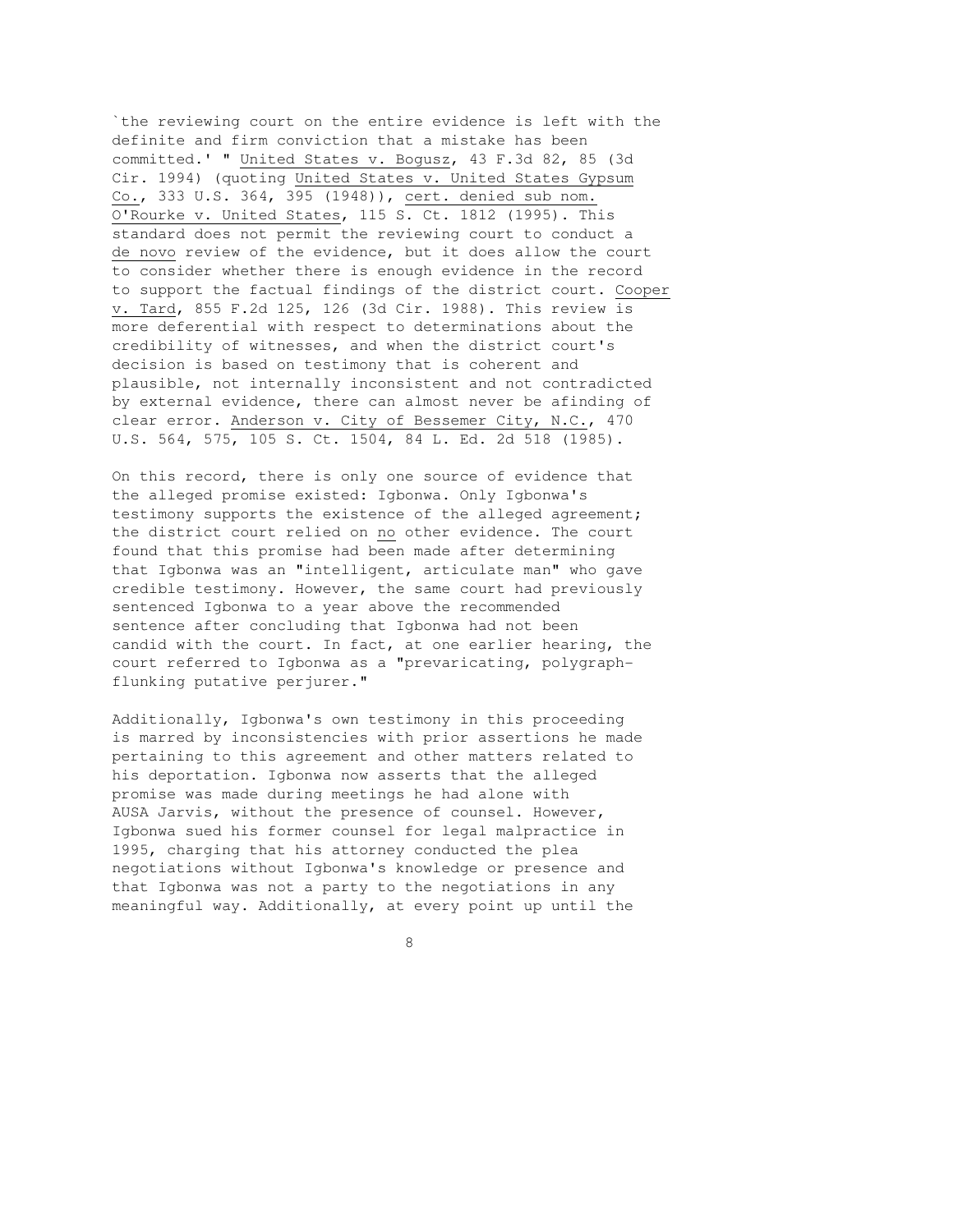deportation order was executed, Igbonwa continued to acknowledge that the only terms of the plea agreement were those contained within the written document and that there were no additional terms.

The district court concluded that "Mr. Igbonwa's testimony is not a recent fabrication in the face of a deportation order." United States v. Igbonwa , No. 90-375, slip. op. at 9 (E.D. Pa. Aug. 26, 1996). The court noted that Igbonwa had "presented the same testimony at a Rule 35 hearing in January, 1994, and again at a hearing on his petition for a writ of habeas corpus in February, 1995, long before the INS began deportation proceedings." Id. Thus, the court found as facts that Igbonwa had expressed concerns regarding his deportation to Jarvis, that Jarvis responded to these concerns with a promise that the "United States would take steps to prevent Mr. Igbonwa's deportation, and that Igbonwa reasonably relied on this promise before agreeing to plead guilty." Id .

The record, however, does not support many of the indicia of reliability and credibility that the district court accepted in evaluating Igbonwa's testimony. First, the investigation into the deportation proceeding actually began in 1993, as evidenced by the detainer notice sent to the warden of FCI-Oakdale on August 5, 1993. Thus, although it is correct, as the district court found, that Igbonwa's claim arose before the official "deportation proceedings" had begun, the investigation had been progressing for some time when Igbonwa first raised this alleged promise. Additionally, a similar investigation had been initiated as early as 1989, but was halted when the criminal proceedings against Igbonwa commenced. Thus, it is likely that Igbonwa was aware of the investigation into his deportability long before the official deportation proceedings began in late 1995.

Additionally, it is unclear when Igbonwafirst raised this alleged promise. The district court found that Igbonwa first raised this promise at a January 1994 hearing. The record reflects that Igbonwa did not state at this hearing that any promise not to deport him was made. Specifically, Igbonwa said that he turned down the Government's offer to place him in the Witness Protection Program, because the threat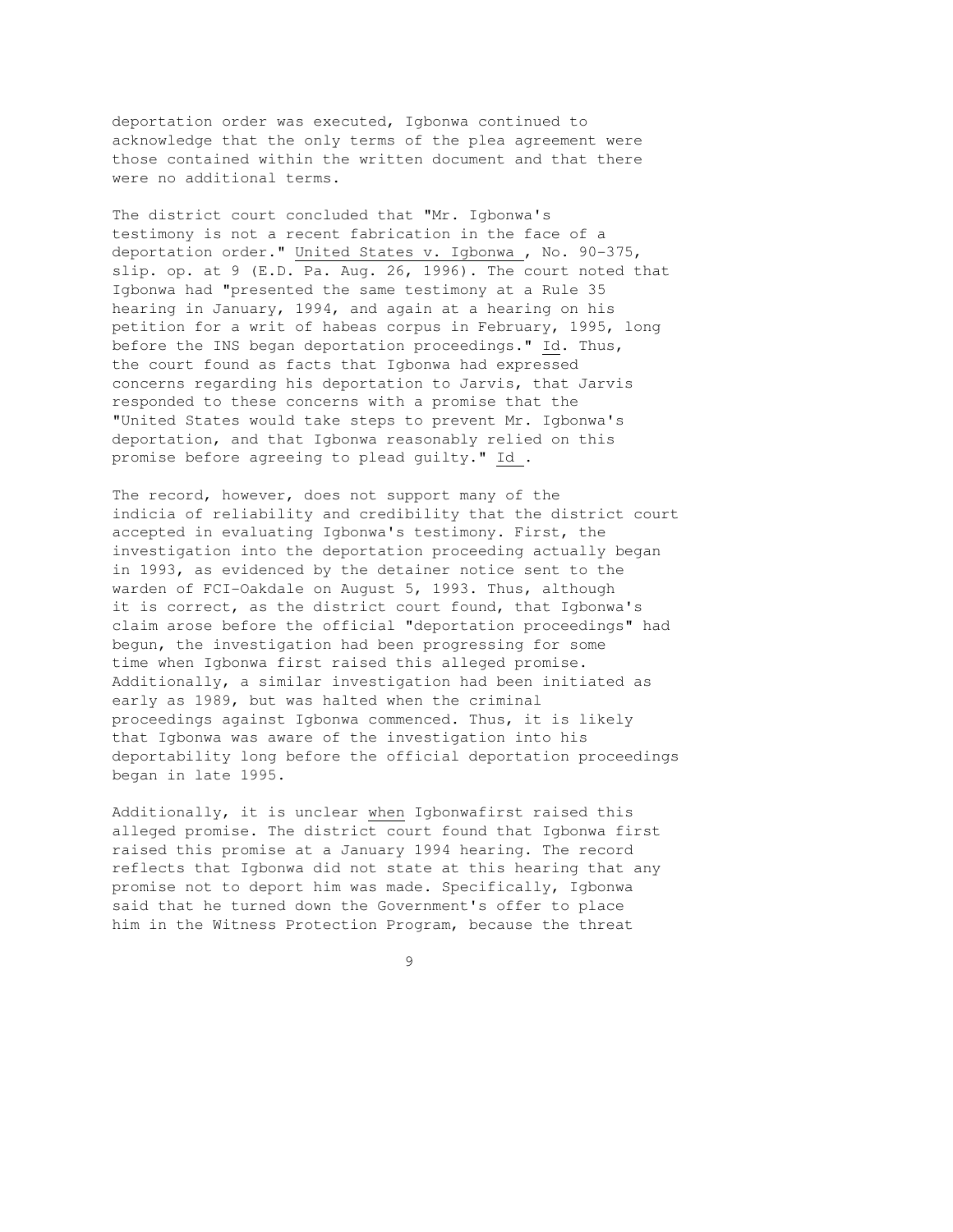to his safety was in Nigeria, not in the United States. But he did not assert that the United States Attorney's Office had promised him that he would not be deported by any branch of the United States Government.

At the February 1995 hearing on Igbonwa's § 2255 motion, Igbonwa first stated that he had not been permitted to participate in any of the negotiations related to the plea agreement. Later, Igbonwa asserted that the nondeportation promise was made to him in the larger context of discussions regarding the Witness Protection Program. However, Igbonwa also acknowledged that Jarvis told him that United States Attorney's Office would not be able to prevent his deportation, stating: "I said for the record that [Jarvis] told me Franklin, we cannot be able to save you against deportation. . . . He said Franklin, we the United States Attorney's Office cannot be able to save you from being deported by the INS." Igbonwa's claim that an INS agent, Jim Martinelli, echoed Jarvis' promise was not raised in his initial § 2255 motion and Igbonwa only raised it after Jarvis testified that Martinelli was one of the INS agents who communicated with Igbonwa during the proffer sessions.3 Thus, the evidence relied upon by the district court is simply insufficient to support the finding that AUSA Jarvis had promised Igbonwa that the Government would not deport him.

Moreover, all other evidence in the case establishes that this alleged promise of non-deportation was never made. The written plea agreement does not include the alleged

3. Even the language that Igbonwa attributes to Jarvis regarding the non-deportation promise -- "we can work with that" -- is language he previously attributed to Jarvis on a sentencing issue. In a letter to his former attorney, Daniel Alva, Igbonwa wrote:

"Then I asked openly what I stand to gain if I go to the Grand Jury. Then Mr. Jarvis asked me what I would want and you (Alva) gave me go ahead to say what I want. I then said that I would want "time served", and Mr. Jarvis said "at worst?", and I said "or a three yr. sentence". Mr. Jarvis indeed nodded in agreement and further stated "we can work with that".

 $\overline{\phantom{a}}$  , and the contribution of the contribution of the contribution of the contribution of the contribution of the contribution of the contribution of the contribution of the contribution of the contribution of the

Nowhere in the letter does Igbonwa refer to any alleged promises made pertaining to deportation.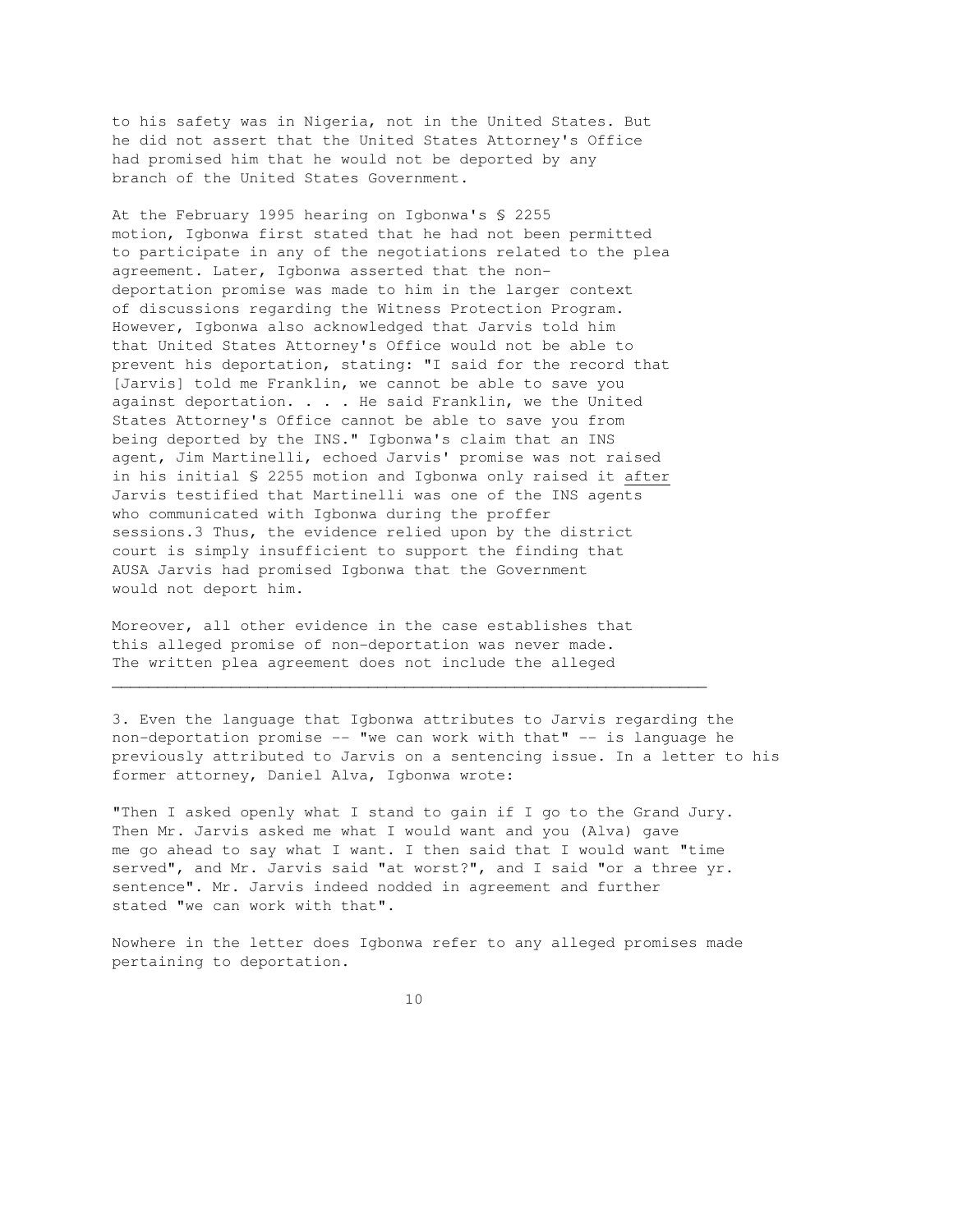promise; on the contrary, it contains a specific provision establishing that all promises made in connection with the agreement are within the four corners of the document and that no additional promises would be entered into"unless in writing and signed by all parties." Both Jarvis and Igbonwa's attorney testified that the alleged promise was never made during any of the proffer sessions. The district court's finding that Igbonwa feared deportation and that he mentioned those fears to Jarvis does not establish that the promise was made.4 Thus, the great weight of the evidence supports the conclusion that no such promise was made, and the district court's factual finding that the promise was made in the face of all the evidence to the contrary is clearly erroneous.

#### C.

The Government further argues that the district court erred when it found that the AUSA who allegedly made this promise regarding deportation to Igbonwa had the authority to bind other branches of the United States Government, specifically INS. This issue raises a question of law and accordingly our review is plenary. Graham v. Immigration & Naturalization Service, 998 F.2d 194, 194 (3d Cir. 1993).

The authority of a federal prosecuting attorney peremptorily to bind another department of the Government presents an issue of first impression in our court. The courts which have addressed this issue have split on the question of whether a United States Attorney or

 $\overline{\phantom{a}}$  , and the contribution of the contribution of the contribution of the contribution of the contribution of the contribution of the contribution of the contribution of the contribution of the contribution of the

4. The dissent expresses the fear that the majority "condemns [appellant] to a substantial risk of death resulting directly from his cooperation with the United States government." Dissent op. at 19 n.6. This is a highly speculative conclusion, attributable solely to Igbonwa's self-serving testimony to escape deportation. Moreover, the United States does not and cannot serve as a safe-haven for every deportable alien who alleges that he may be killed if he is returned to his native country as a result of his criminal activity. If Igbonwa truly fears for his safety upon his return to Nigeria, we suggest that Igbonwa request that the Attorney General deport him to another country that would afford him greater protection from these alleged threats. See generally 8 U.S.C. § 1253 (Supp. 1997) (governing country to which alien will be deported).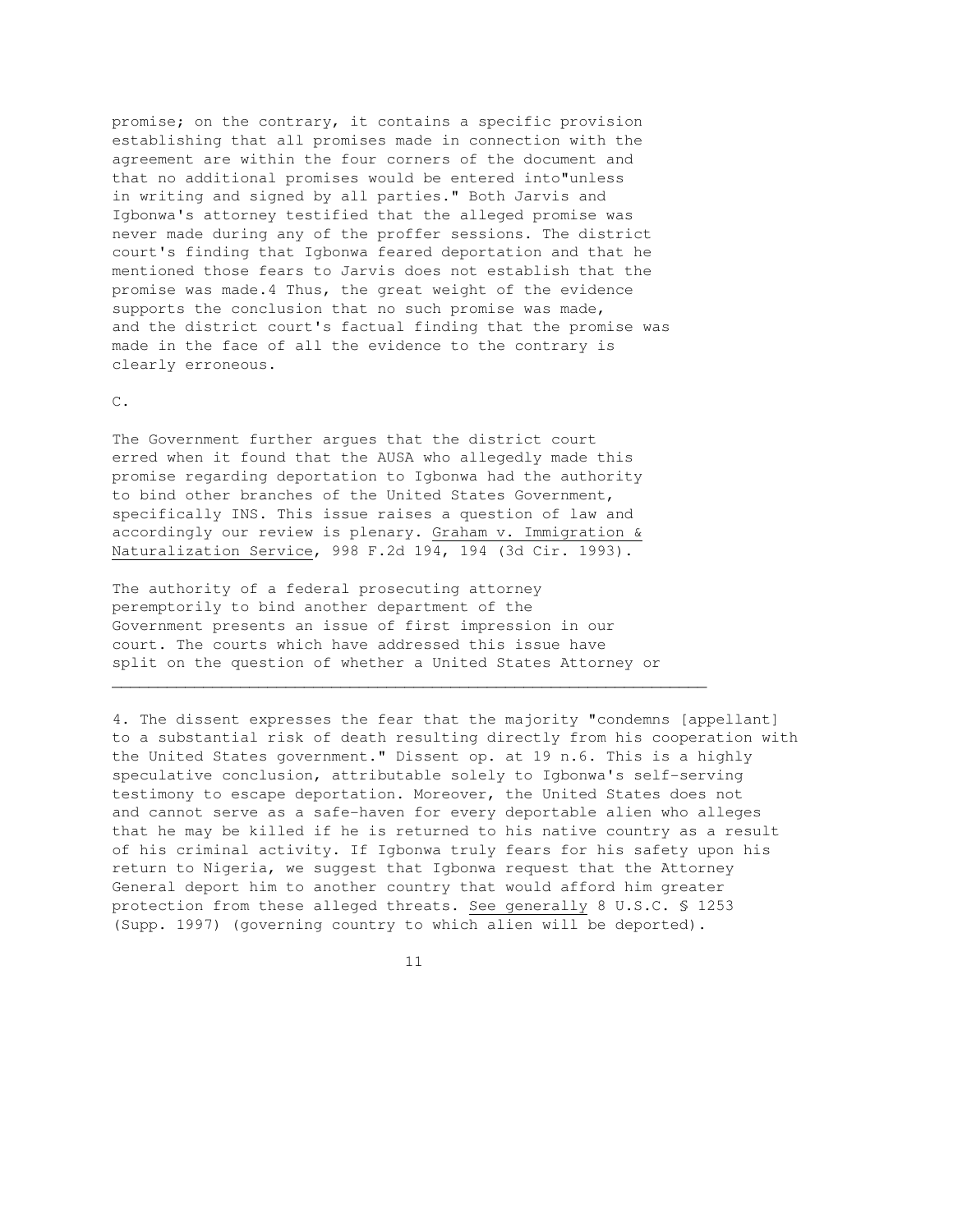his or her assistant can make a promise regarding deportation matters which will be binding on the entire United States Government. The Eighth and Ninth Circuits have both ruled that a federal prosecuting attorney who makes a promise of non-deportation during the course of a plea agreement has authority to bind INS and that this promise is enforceable against INS. See Margalli-Olvera v. Immigration & Naturalization Service, 43 F.3d 345, 354 (8th Cir. 1994); Thomas v. Immigration & Naturalization Service, 35 F.3d 1332, 1343 (9th Cir. 1994). The Eleventh Circuit, however, has ruled that an AUSA does not have the authority to make a non-deportation promise as part of plea agreement. See San Pedro v. Immigration & Naturalization Service, 79 F.3d 1065, 1072 (11th Cir.), cert. denied, 117 S. Ct. 431 (1996).5

In Thomas, the alien entered into a plea agreement with a United States Attorney which specifically stated that "the United States of America (hereafter "Government," which term includes its departments, officers, agents and agencies) . . . will not oppose any motions made by your counsel for reduction of sentence, modification or relief from deportation to the Court, parole commission and U.S. Immigration Service." 35 F.3d at 1335 n.1. The alien sought specific performance of this plea agreement, and INS argued that it was not bound by this promise made by a United States Attorney. 35 F.3d at 1135. The Ninth Circuit first noted that actual authority, either express or implied, is necessary to bind the United States Government; estoppel and apparent authority generally will not suffice. Id. at 1336. The court acknowledged that the United States Attorney had statutory authority to "prosecute for all offenses against the United States." Id. at 1338-39. From this express grant of authority, the court held that, under \_\_\_\_\_\_\_\_\_\_\_\_\_\_\_\_\_\_\_\_\_\_\_\_\_\_\_\_\_\_\_\_\_\_\_\_\_\_\_\_\_\_\_\_\_\_\_\_\_\_\_\_\_\_\_\_\_\_\_\_\_\_\_\_\_

5. It is perhaps worth noting that all three of these cases are distinguishable from the case sub judice in that written promises were included in the plea agreement. See San Pedro , 79 F.3d at 1067 n.1 ("United States agrees . . . not to prosecute[alien] for any other offenses"); Margalli-Olvera, 43 F.3d at 348 ("United States will recommend against deportation"); Thomas, 35 F.3d at 1335-36 n.1 ("Government will not oppose any motions made . .. [for] relief from deportation").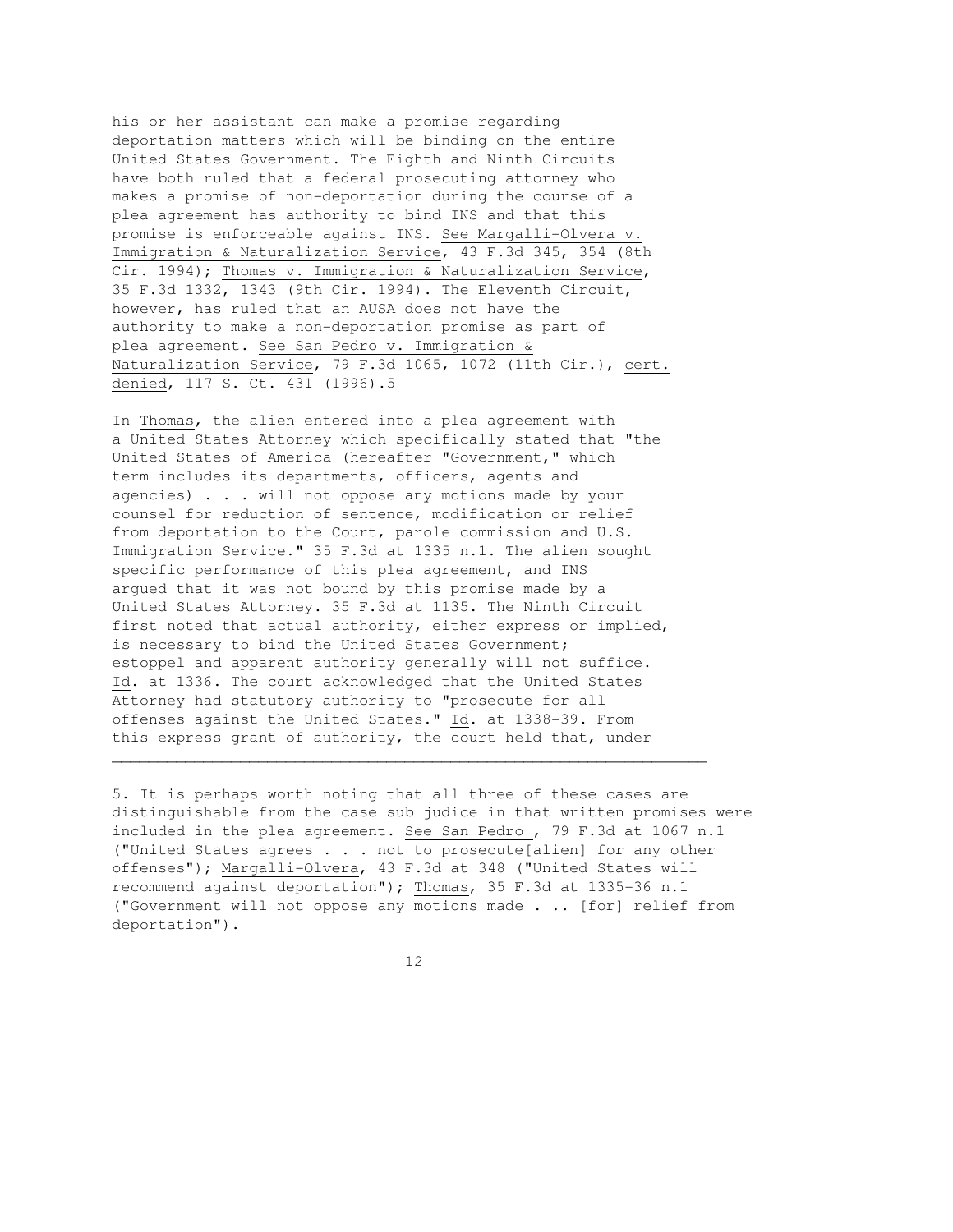principles of agency law, this granted the United States Attorney the "implied authority" to enter plea agreements, and that this implied authority bound the Government as a whole. Id. at 1340. Additionally, the court considered its conclusion bolstered by the Attorney General's supervisory power over both agencies. Id. at 1340-41.

In Margalli-Olvera, the alien entered a plea agreement which stated, in pertinent part, that "if the defendant participates fully and truthfully in a debriefing,. . . the United States will recommend against deportation. Otherwise, the United States will remain silent regarding deportation." 43 F.3d at 348. The Board of Immigration Appeals (BIA) affirmed the immigration judge's refusal to enforce this promise and upheld the order of deportation. Id. at 349. Upon petition for review, the Eighth Circuit held "that, if unambiguous, the term `United States' is a reference to the entire United States government and all the agencies thereof." Id. at 352. The court then followed the reasoning of Thomas and agreed that "the express grant of `authority to "prosecute" implies the power to make plea agreements incidental to the prosecution.' " Id. at 353 (quoting Thomas, 35 F.3d at 1339). Accordingly, the court held that "an Assistant United States Attorney has actual authority to bind the INS." Id. at 354.

Most recently, in San Pedro, an alien sought specific performance of a promise in the plea agreement not to prosecute the alien for any other offenses, which he asserted included a promise not to deport him. 79 F.3d at 1067. The district court found that this promise did not bind INS and thus was not enforceable. Id. at 1068. On appeal, the Eleventh Circuit agreed with Thomas and Margalli-Olvera that only actual authority would bind the Government. Id. at 1068. However, the Ninth Circuit found that the United States Attorney's Office did not have actual authority to bind the INS. Id. at 1071. The Eleventh Circuit considered the specific delegations of power to the United States Attorney's Office and to INS, and concluded that the United States Attorney's Office would only have the power to bind INS if the Attorney General specifically delegated that power. Id. at 1070. The court found no such delegation of this power, and held that a United States Attorney did

13

not have the authority to bind INS by a promise of nondeportation made in a plea agreement. Id. at 1072.

After careful consideration, this court finds the reasoning of San Pedro, which considered the specific nature of the statutes delegating immigration matters to INS and criminal matters to the United States Attorney's Office, more persuasive than that of Thomas and Margalli-Olvera, which considered the general power the Attorney General has over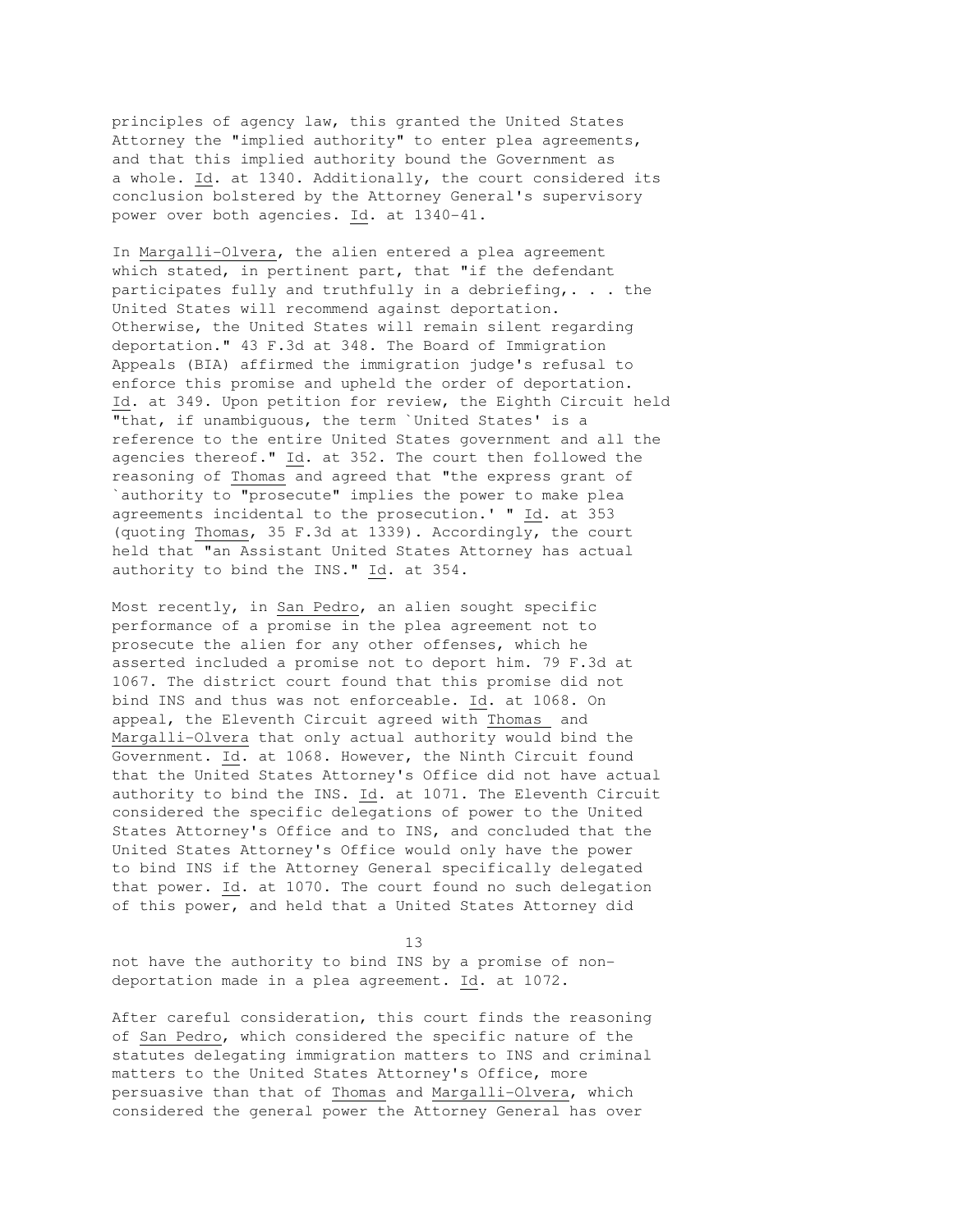both these agencies. To hold otherwise would grant United States Attorneys the power to bind any and every governmental agency under the supervision of the Attorney General through promises made in the plea agreement. We hold that this result does not adhere under either statutory law or through application of the ordinary principles of agency law, and that a promise made by the United States Attorney's Office relating to deportation does not bind the INS without explicit authority from the INS.

Bolstering our conclusion, the Eighth Circuit recently returned to this issue in United States v. Camacho-Bordes, 94 F.3d 1168 (8th Cir. 1996). In that case, the plea agreement stated that the Government would recommend against deportation to the INS. The Eighth Circuit concluded that, unlike Margalli-Olvera, which referred to the "United States" in the plea agreement and did not distinguish between the different agencies involved, the distinction between the Government (meaning the United States Attorney's Office) and the INS was clearly drawn. Camacho-Bordes, 94 F.3d at 1175. Thus, any agreement on the part of the Government obviously did not bind INS. Id. This is analogous to the present matter, in which even Igbonwa acknowledged that he knew AUSA Jarvis was speaking only for the United States Attorney's Office and not for INS. At the hearing on the § 2255 motion, Igbonwa testified: "[Jarvis] said Franklin, we the United States Attorney's Office cannot be able to save you from being deported by the INS." United States v. Igbonwa, No. 90-375, Feb. 8, 1995 Hearing Transcript at 91. Accordingly, we hold that the United States Attorney's Office lacks the authority to make a promise pertaining to deportation in the prosecution of a criminal matter that will bind INS without its express authorization. With formal authorization from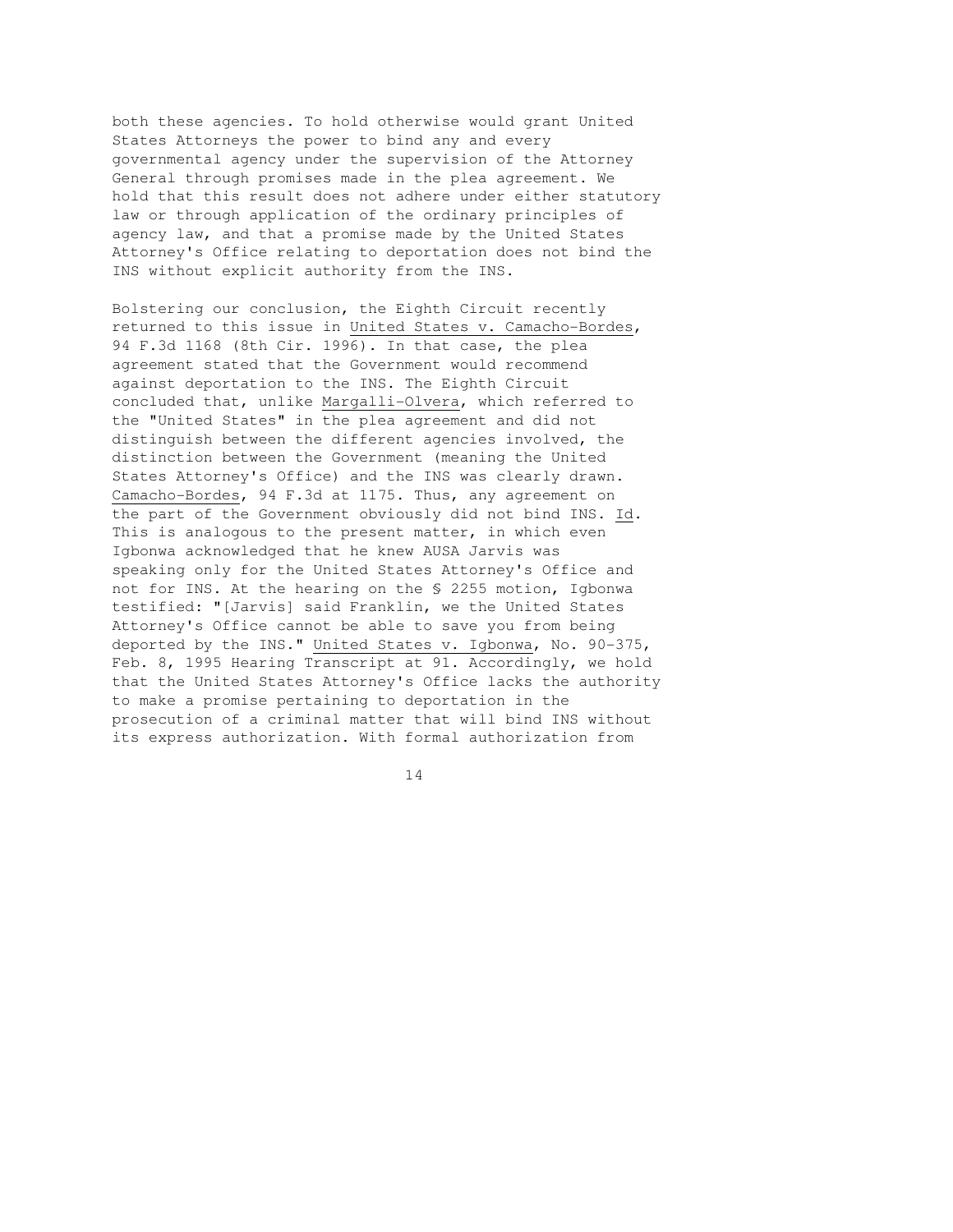the INS, the United States Attorney might be able to promise non-deportation. These circumstances do not exist here because of the informal verbal nature of the alleged promise and Igbonwa's admission that AUSA Jarvis was speaking only for the U.S. attorney's office.

#### III.

The decision of a district court to refuse a motion for release on a defendant's own recognizance is reviewed under an extremely deferential standard. The district court's decision is presumed correct, and that presumption can only be overcome by special circumstances. Hilton v. Braunskill, 481 U.S. 770, 774, 107 S. Ct. 2113, 95 L. Ed. 2d 724 (1987) (citing Fed. R. App. P. 23(d)). No such special circumstances are present in this case, and the district court's order denying Igbonwa's motion for release on his own recognizance pending final resolution of this matter will be affirmed.

#### IV.

For the foregoing reasons, the order of the district court granting Igbonwa's motion and ordering the United States to specifically perform an alleged promise not to deport Igbonwa will be reversed. The order denying Igbonwa's motion for release pending resolution of these proceedings will be affirmed.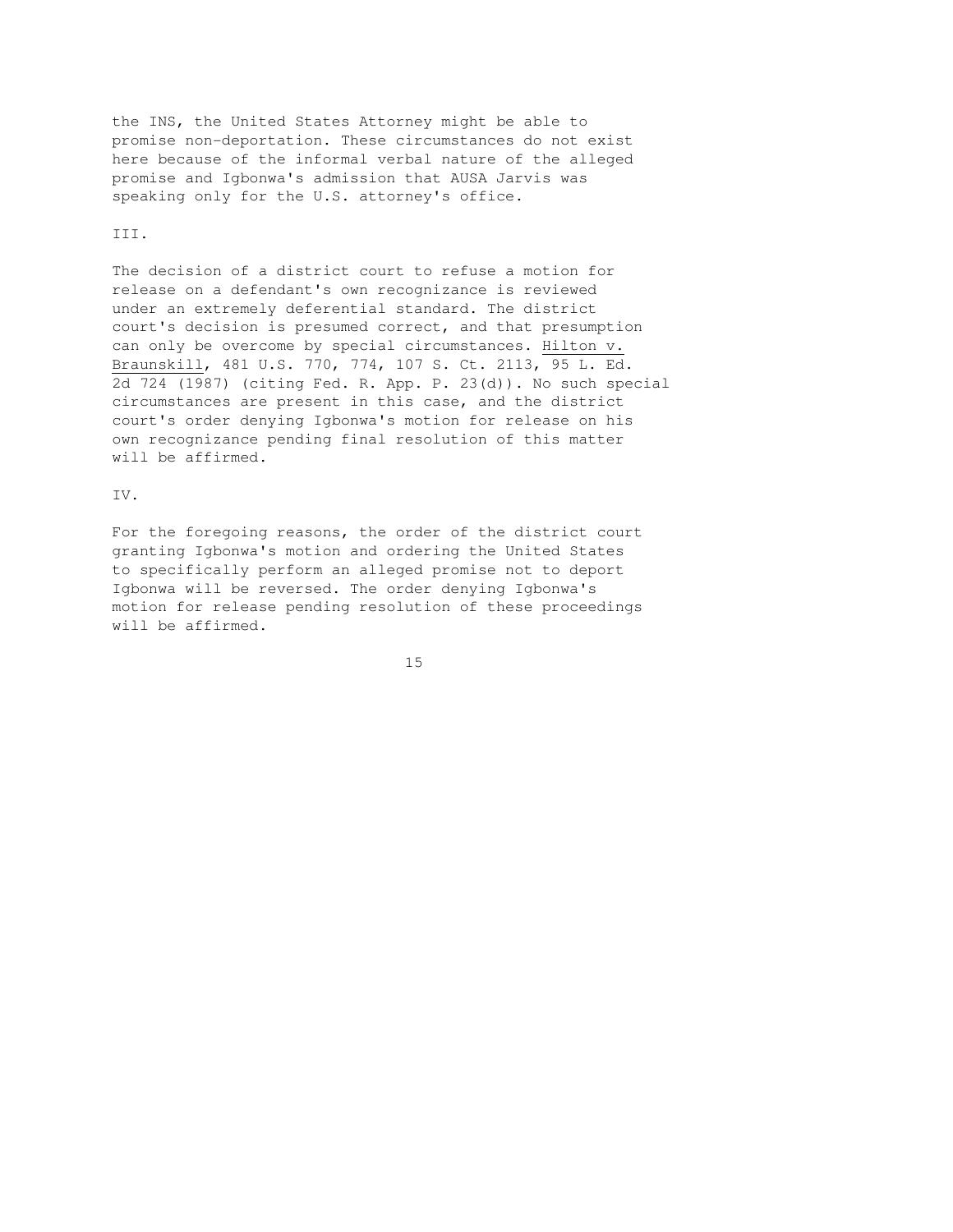### ALITO, Circuit Judge, dissenting.

I dissent for two reasons. First, I cannot agree with the majority that the district court committed clear error when it credited Igbonwa's testimony that he was promised that the United States would "take steps to prevent" his deportation to Nigeria. See App. 650a. Second, without clarification from the district court regarding the precise nature of its finding, I am unwilling to conclude that the Assistant United States Attorney in question lacked the authority to make the promise that the district court found was made. Specifically, if, as the government itself suggests (see Govt. Br. at 36 n.18), the Assistant United States Attorney merely promised that his office would make its best effort to prevent Igbonwa's deportation, it is by no means clear to me that the Assistant United States Attorney exceeded his authority in making the promise that he did.

1. Before addressing these questions, however, I will briefly discuss what the government characterizes as a threshold jurisdictional argument, i.e., that section  $306(q)$ of the Illegal Immigration Reform and Immigrant Responsibility Act of 1996 ("IIRIRA"), Pub. L. No. 104-208, Div. C. Title III, § 306(g), 110 Stat. 3009, codified as 8 U.S.C. § 1252(g), retroactively divested the district court of jurisdiction and therefore requires reversal here. Section 306(g) provides:

Except as provided in this section and notwithstanding any other provision of law, no court shall have jurisdiction to hear any cause or claim by or on behalf of any alien arising from the decision or action by the Attorney General to commence proceedings, adjudicate cases, or execute removal orders against any alien under this chapter.

8 U.S.C. § 1252(g)(emphasis added). Section 306(c) of the IIRIRA states that section 306(g) "shall apply without limitation to claims arising from all past, pending, or future exclusion, deportation, or removal proceedings under the Act" (emphasis added).

These provisions might assist the government were it not for the fact that the district court's final order was signed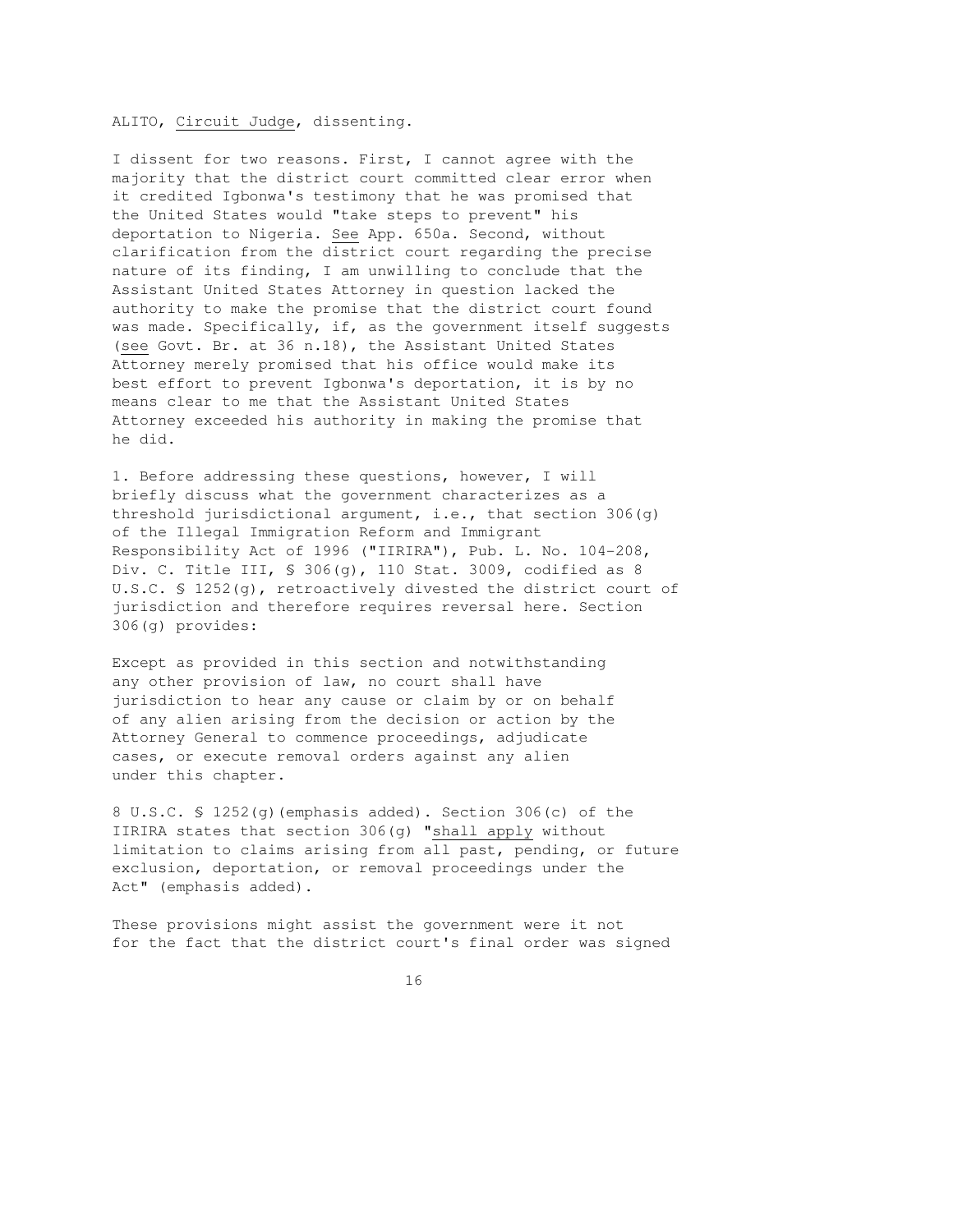on August 26, 1996, more than a month before the IIRIRA was enacted on September 30, 1996.1 Both of the statutory provisions quoted above used the future tense ("shall have" and "shall apply"). Thus, they at most affect the jurisdiction of the courts beginning the moment after the IIRIRA became law. Consequently, the statutory language does not support  $--$  on the contrary, it undermines  $--$  the government's contention that the IIRIRA retroactively divested the district court of jurisdiction over a proceeding that was already completed at the district court level.

The government contends that the IIRIRA prospectively divested us of jurisdiction to hear this appeal. See Reply Br. at 8 ("this Court has no jurisdiction over this case"). However, merely showing that this court was prospectively divested of jurisdiction (as opposed to showing that the district court was retroactively divested of jurisdiction) would not help the government, since the government is the party that has appealed from and seeks reversal of the district court's order directing the United States to "take steps" to prevent Igbonwa's deportation to Nigeria. (In any event, the language of section 306(g) affects only appeals brought "by or on behalf of [an] alien.").

Even if section 306(g) did not evidence a clear congressional intent not to divest the courts retroactively of jurisdiction over actions in which they had already entered final orders, the presumption of non-retroactivity leads to the same conclusion. See Landgraf v. USI Film Products, 511 U.S. 244, 293 (1994) (Scalia, J., concurring in judgments) ("applying a jurisdiction-eliminating statute to undo past judicial action would be applying it retroactively").2

2. I cannot agree with the majority that the district court committed clear error in finding that the prosecutor promised Igbonwa that "the United States would take steps to prevent his deportation." App. 650a. Igbonwa gave testimony to this effect, and the district court expressly

1. The government also filed its notice of appeal (on September 24, 1996) prior to the enactment of the IIRIRA.

2. The government itself quotes and relies on this very passage. See Govt. Br. at 22 n.12.

 $\overline{\phantom{a}}$  , and the contribution of the contribution of the contribution of the contribution of the contribution of the contribution of the contribution of the contribution of the contribution of the contribution of the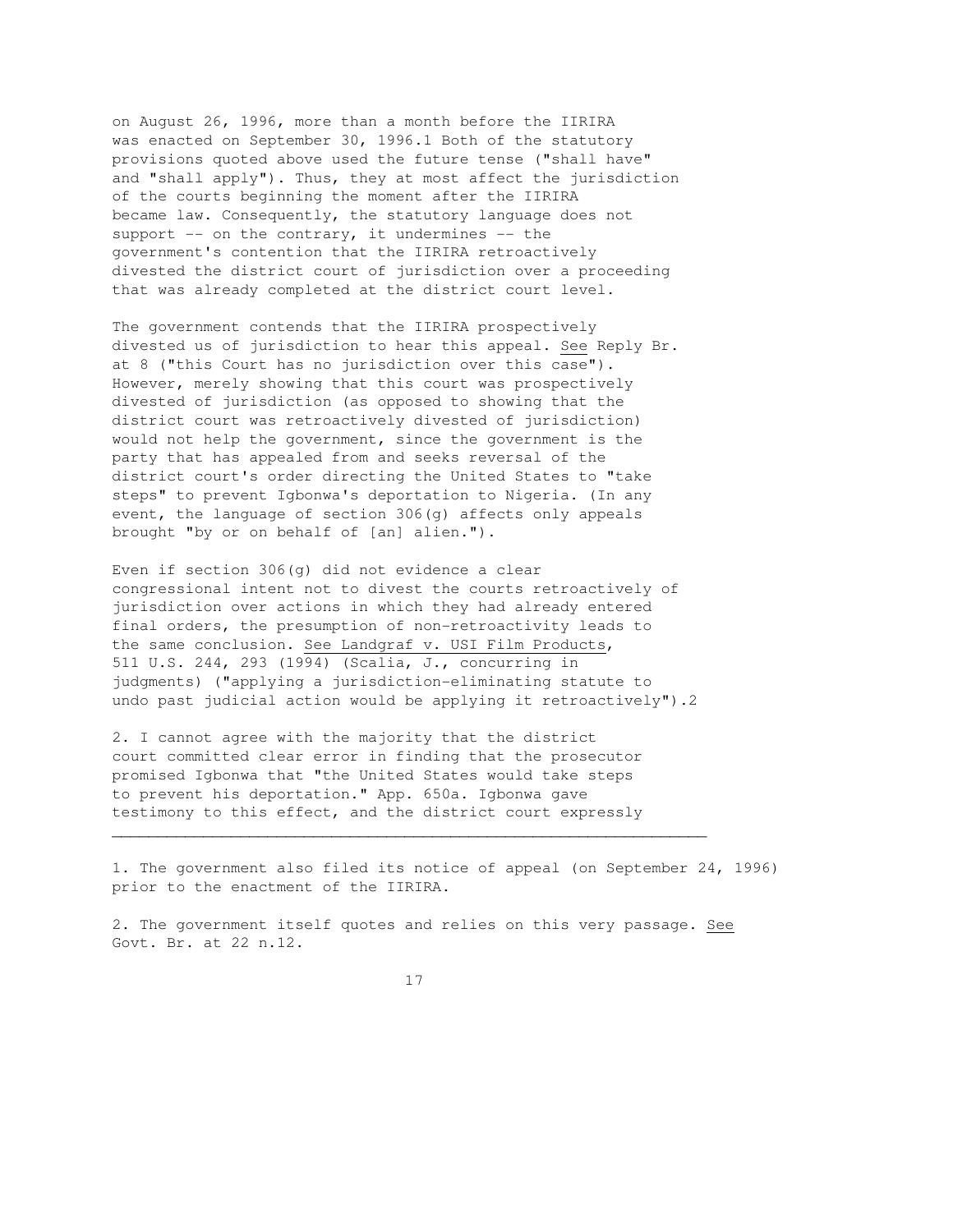found his testimony to be "credible."3 Id. In making this finding, the district court judge relied on the knowledge he had gained by virtue of his "six-year oversight of these proceedings" (id.), which included numerous opportunities to speak with and observe Igbonwa personally. There is no doubt that the printed record contains evidence that supports a contrary finding, and if I had been the district court judge, I am not at all sure that I would have believed Igbonwa's testimony. But I cannot say that the district court's finding, which rests heavily on a credibility determination, was clearly erroneous.

3. While I accept the district court's finding, I view it as ambiguous in a way that may have important legal implications. As noted, the district court found that "the United States [promised that it] would take steps to prevent [Igbonwa's] deportation." App. 650a (emphasis added). Similarly, the district court ordered the United States to "take steps to prevent the defendant's deportation." App. 661a (emphasis added).

One possible interpretation of the district court'sfinding is that the United States promised to take whatever administrative steps were necessary to prevent Igbonwa's deportation. If this is the correct interpretation, then we might be required to confront4 the government's arguments (a) that under 8 U.S.C. § 1105a(c), the district court was precluded from entertaining Igbonwa's motion because he had not exhausted his administrative remedies and (b) that the Assistant United States Attorney who allegedly made

3. In a nutshell, Igbonwa's story is that he feared that his cooperation with the United States, in its prosecution of the members of a Nigerian drug ring, would put him in danger of "violent reprisal" should he ever have to return to Nigeria. Id. at 648-650. Given these fears, Igbonwa claims that he requested the United States government to grant him - in exchange for his cooperation -- a promise that they would protect him from deportation to Nigeria.

 $\overline{\phantom{a}}$  , and the contribution of the contribution of the contribution of the contribution of the contribution of the contribution of the contribution of the contribution of the contribution of the contribution of the

4. Igbonwa argues that we should not consider the government's legal arguments because they were not presented to the district court. I express no view at this time regarding this question.